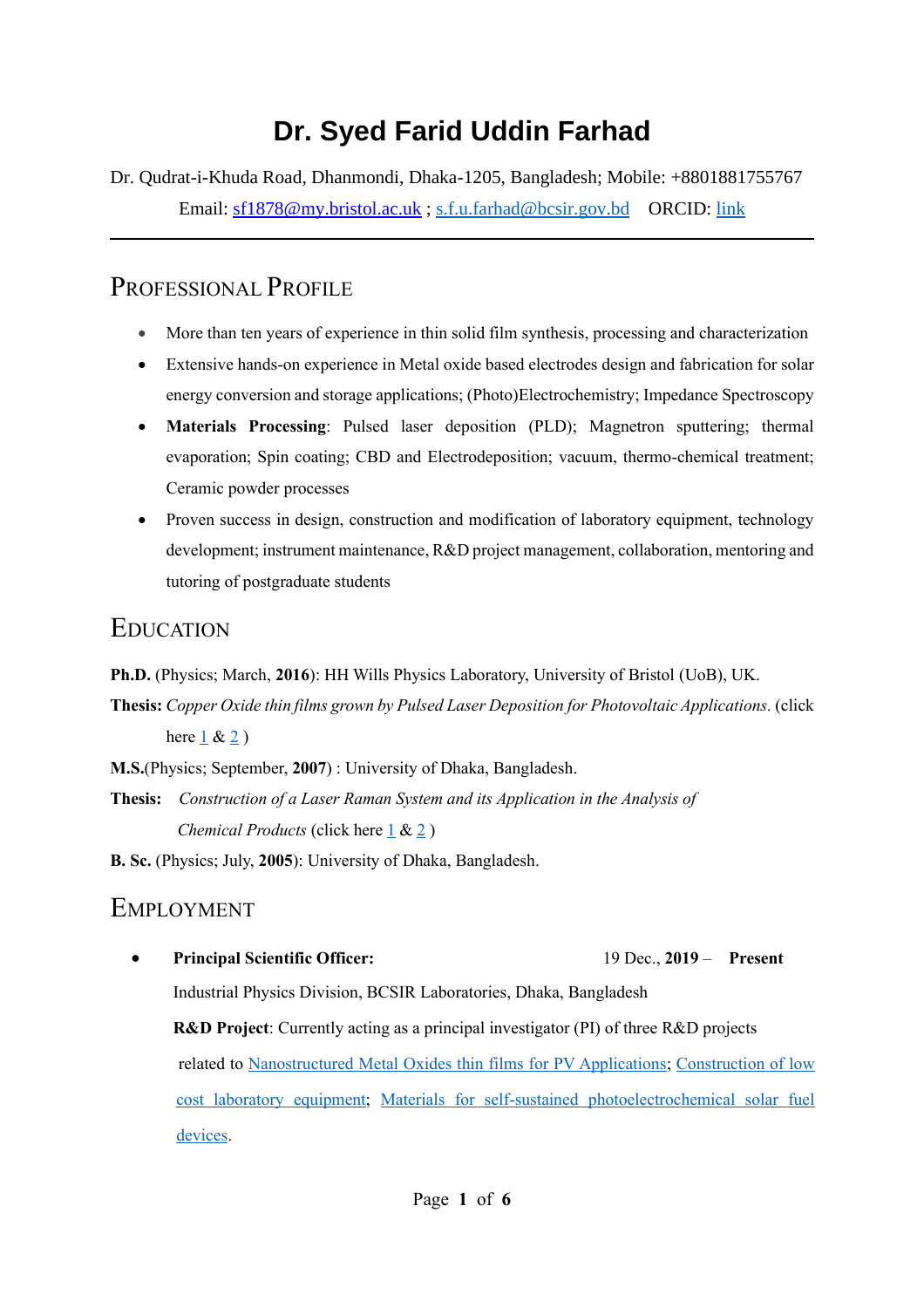# • **Senior Scientific Officer:** August, **2011** – 18 Dec., **2019**

Industrial Physics Division, BCSIR Laboratories, Dhaka, Bangladesh (Was on leave from  $3$  Oct.  $2011 - 28$  Feb.  $2016$  during Ph.D. (UoB) in the UK)

• **Scientific Officer:** June, **2006** – July, **2011**

Industrial Physics Division, BCSIR Laboratories, Dhaka, Bangladesh Worked on some R&D projects involving synthesis and characterization of ceramic materials; ferrite materials, nanoparticles and thin films (for details see [publication list\)](https://scholar.google.com/citations?user=ntgFFMsAAAAJ&hl=en).

• **Research Fellow:** June, **2004** – July, **2005** NSICT Fellowship, Ministry of Science and Technology, Government of Bangladesh. **R&D Project**: Development of a homemade [dispersive Raman Spectrometer](https://www.banglajol.info/index.php/JBAS/article/view/2451) at the Centre for Advanced Research in Sciences (CARS), University of Dhaka, Bangladesh.

## **SKILLS**

#### **Electron Microscopy**

More than 10 years' experience in operation, routine maintenance and troubleshooting of Scanning Electron Microscope (SEM)/Energy Dispersive X-ray (EDX) microanalysis. Conducted Selected Area Diffraction (SAD), Bright Field and Dark Field images, High resolution Transmission Electron microscopy (HRTEM) during the Ph.D. studies.

#### **Optical, Structural, Electrical, and Optoelectronic Characterization**

Competent user of UV-VIS-NIR, Variable Angle Spectroscopic Ellipsometery(VASE), XRD, Confocal Micro-Raman Spectroscopy, Photoluminescence, Hall coefficient measurement setup, AC Impedance spectroscopy, Multi-probe workstation, Laser Micromachining system for shadow mask designing, Metallization/Ohmic contact fabrication in device designing.

#### (**Photo)Electrochemical Characterization**

Competent user of Electrochemical workstation with Frequency Response Aanalyzer, Transient surface photovoltage, Photoelectrochemical IPCE of semiconducting (metal oxide) electrodes etc.

#### **Other Characterization tools**

Trained on operation and basic maintenance of Gas Chromatograph (GC); XPS/UPS; (BET)Sorptometer; Wavelength Dispersive and Energy Dispersive X-ray Fluorescence (WDXRF/EDXRF); DTA/TGA.

#### **Computing**

- Programming languages: C/C++; MATLAB(Basic)
- Software: Digital Micrograph, ImageJ, OriginPro, LabVIEW (Basic), COMSOL Multiphysics (Basic), SCAPS, wxAMPS, and Microsoft Office.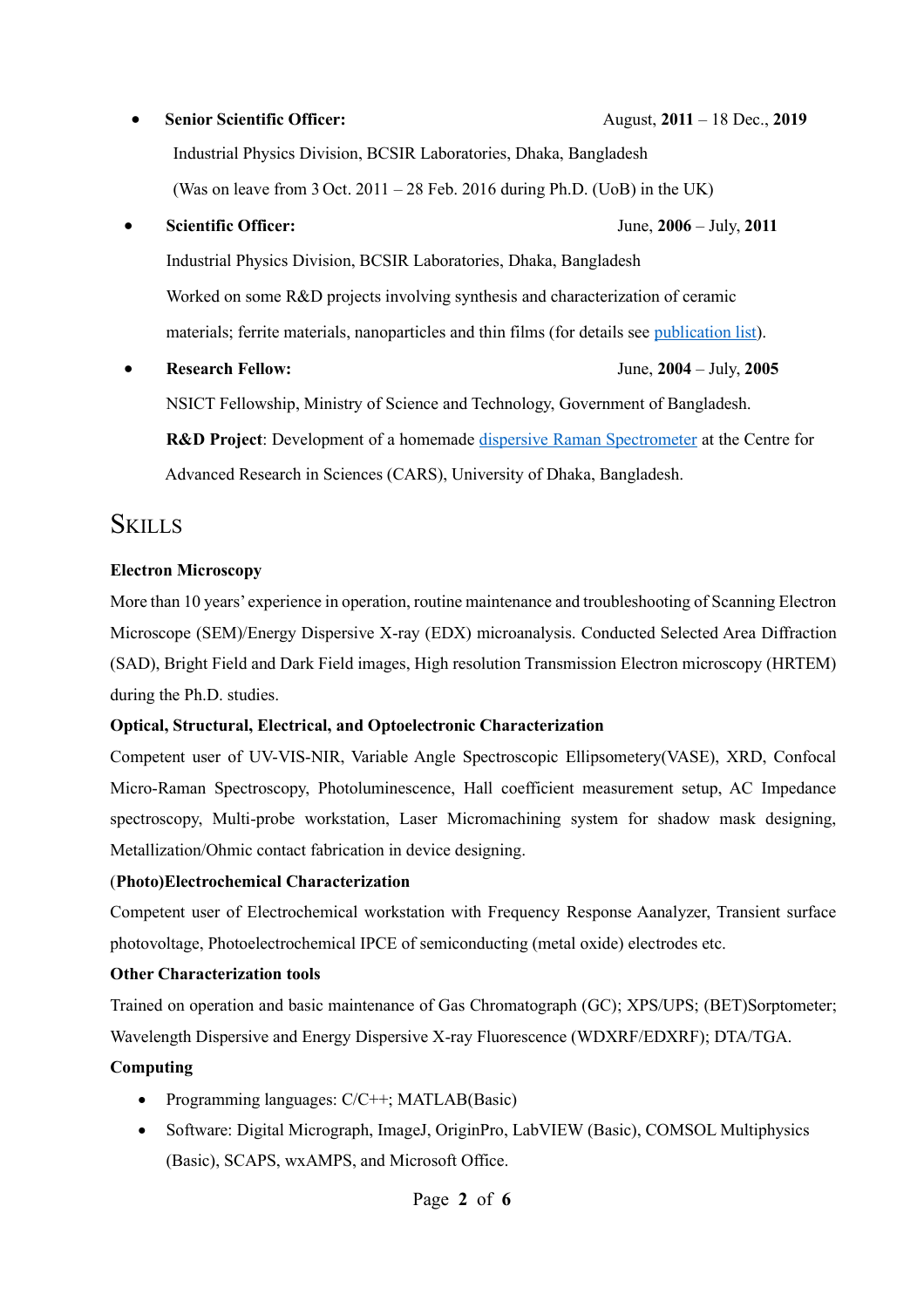# TEACHING AND MENTORING

- 3 years of teaching first year undergraduate lab sessions, School of Physics, University of Bristol, UK including grading exam papers, lab reports, and invigilating exam etc.
- Mentored 2 M.Sc.(Physics), 2 B.Sc.(Materials Chemistry) and 2 B.Sc.(Physics) students during the doctoral research at the University of Bristol, UK
- Currently co-supervising/guiding 1 Ph.D. (EEE), 2 M.Phil. (Physics), 2 M.Sc. (EEE/Physics) and 2 M.Sc. (Materials Chemistry) students of different public universities of Bangladesh under the scope of BCSIR approved R&D projects. [\(click here](http://dhakalabs.bcsir.gov.bd/site/page/1cb320e7-229f-4aa8-ab32-5701b1a2bf79/-) for details)

# **GRANTS**

- [UNESCO/TWAS Research Grants\\_Physics \(Individual\):](https://twas.org/opportunity/twas-research-grants-programme-basic-sciences-individuals) Ref.# 2020 TWAS Research Grant Award 20-143 RG/PHYS/AS I (USD 15,900.00) for the R&D project entitled "Gold nanoparticle [decorated ZnO Nanorod arrays for eco-friendly, highly efficient and](https://dhakalabs.bcsir.gov.bd/site/page/f0b224bd-80a3-4fc8-97bc-2037db1e1a2b) stable perovskite solar cells"
- [Royal Society of Chemistry \(RSC\), UK Research Grant:](https://www.rsc.org/prizes-funding/funding/research-fund/) Ref.# R20-3167 (GBP 4650.00) for the R&D project entitled "Facile Synthesis of Ecofriendly Perovskite Absorber Materials for Photovoltaic Applications"
- Ministry of Science and Technology [\(MoST\)](https://most.portal.gov.bd/sites/default/files/files/most.portal.gov.bd/npfblock/2020-2021%20Final%20Selected%20Project.pdf), Government of Bangladesh (GoB), Special Allocation Project (SAP) grants for the project entitled "Construction of Low Cost Equipment for Solar Energy Materials Synthesis and Characterization [\(EAS-400\)](https://most.portal.gov.bd/sites/default/files/files/most.portal.gov.bd/npfblock/2020-2021%20Final%20Selected%20Project.pdf)"

## AWARDS AND SCHOLARSHIPS

- IEEE EDS ISA fund to attend the IEEE  $47<sup>th</sup>$  PVSC virtual conference 15 Jun. 21 Aug. **2020**
- [Early Career Researchers Funds](https://dhakalabs.bcsir.gov.bd/sites/default/files/files/dhakalabs.bcsir.gov.bd/page/9b220ef2_161f_45ab_8490_9c371c3f1462/2021-11-17-18-12-b4d9a4ad552af8683d882e517670a281.pdf) to attend [MRS meeting,](https://www.mrs.org/docs/default-source/meetings-events/fall-meetings/2018/symposium-session-pdfs/symposium-et11.pdf?sfvrsn=6d6ebb10_3) Boston, MA, **USA**, 25- 30 Nov. **2018**
- [Full Scholarship](https://dhakalabs.bcsir.gov.bd/sites/default/files/files/dhakalabs.bcsir.gov.bd/page/9b220ef2_161f_45ab_8490_9c371c3f1462/2021-11-17-17-46-ea25d09ab9db416efa5221ef438b1cc9.JPG) to attend ISMES VI at Caltech, Pasadena, CA, USA 16 22 July, 2017
- Kurt Hoselitz Fund, School of Physics, University of Bristol, **UK**. Nov., **2015** Jan., **2016**
- Bursaries/Research Grant from The Charles Wales Bangladesh Trust, **UK**, Dec., **2015**
- University of Bristol Alumni Travel grant, MRS Spring Meeting & Exhibition, **USA**, **2014**
- University of Bristol, **UK** postgraduate Scholarship/studentship, Oct., **2011** Oct., **2015** [\[Charles Frank Bursary Fund](https://dhakalabs.bcsir.gov.bd/sites/default/files/files/dhakalabs.bcsir.gov.bd/page/9b220ef2_161f_45ab_8490_9c371c3f1462/2021-11-18-17-47-0151ccc9a035e82647f8a1a4275ce475.pdf) and HH porter Bursary Fund]
- Bangabandhu Fellowship in Science and ICT, Ministry of Science & Technology,

| <b>Government of Bangladesh</b>                       | $2011 - 2015$               |
|-------------------------------------------------------|-----------------------------|
| • Ministry of Science & Technology, NSICT Fellowship, | Jun., $2004 -$ Jul., $2005$ |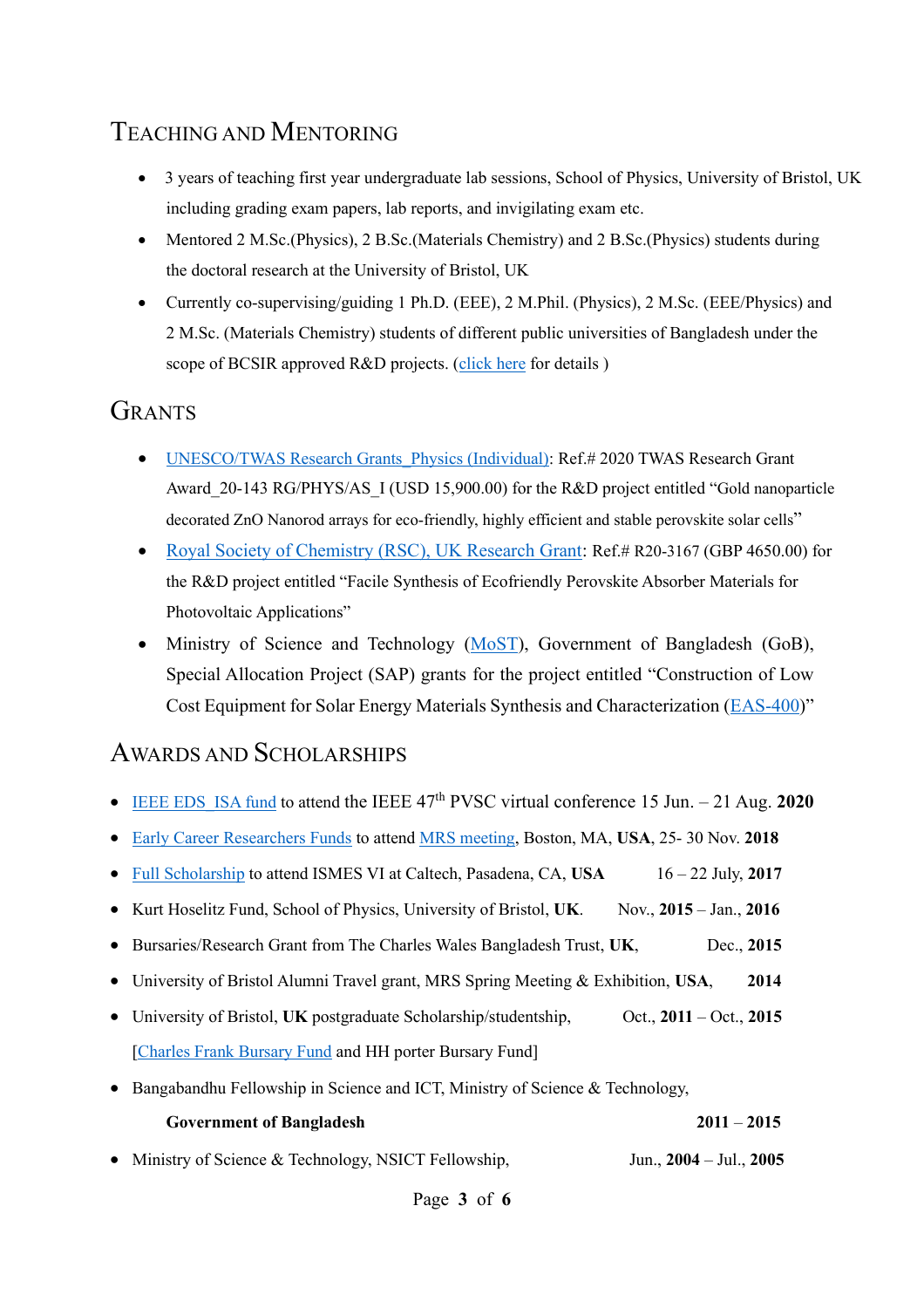# PROFESSIONAL MEMBERSHIPH

**Member**: Institute of Physics (**IOP** MInstP ID# 80055743), **UK**; Materials Research Society (M**RS**) **USA**; **IEEE** (R10 -Asia and Pacific, Member#96835158), American Chemical Society (**ACS**) (ID#31271446), **USA**; Royal Society Chemistry (**RSC**) (MRSC ID# 660721), **UK;** Bangladesh Physical Society **(BPS).**

# **REFERENCES**

| 1. Professor David Cherns                    | 2. Dr. Sarwar Jahan                   | 3. Professor David J. Fermín         |
|----------------------------------------------|---------------------------------------|--------------------------------------|
|                                              |                                       |                                      |
| Materials and Devices for Energy and         | Director                              | Electrochemistry Group               |
| Communication                                | <b>BCSIR Laboratories, Dhaka</b>      | School of Chemistry                  |
| <b>HH</b><br>Wills<br>Physics<br>Laboratory, | Bangladesh Council of Scientific      | University of Bristol                |
| University of Bristol, Tyndall Avenue        | and Industrial Research (BCSIR)       | Cantock's Close, Bristol             |
| Bristol BS8 1TL, UK                          | Dhanmondi, Dhaka 1205                 | BS8 1TS, UK                          |
| Email: d.cherns@bristol.ac.uk                | Bangaldesh                            | Email: David.Fermin@bristol.ac.uk    |
| $\blacktriangleright$ +44(0)1179288702       | Email: sarwar2065@yahoo.co.uk         | $\bullet$ +44(0)117928 8981          |
|                                              | $\bullet$ +8801715373923              |                                      |
| <b>Relation:</b> Ph.D. Supervisor            | <b>Relation:</b> Colleague (Research) | <b>Relation:</b> Ph.D. co-supervisor |
|                                              | Collaborator)                         |                                      |

## PUBLICATIONS(for full list of publications click [here](https://scholar.google.com/citations?user=ntgFFMsAAAAJ&hl=en))

## SELECTED RESEARCH ARTICLES (**\* = Corresponding author)**

[1] J.F. Tanha, **S.F.U. Farhad\***, I. Ahmed\* et al. "A DFT+U Look into Experimentally Synthesised Monoclinic

Scheelite BiVO4" Journal of Applied Physics (Accepted MS#JAP21-AR-05468R, DOI: 10.1063/5.0074148), **2021.**

[2] M.H. Ahmad, R.B. Alam, A. Hamid, **S.F.U. Farhad,** and M.R. Islam, "*Hydrothermal synthesis of Co3O<sup>4</sup>*

*nanoparticles decorated three dimensional MoS<sup>2</sup> nanoflower for exceptionally stable supercapacitor electrode with improved capacitive performance"* [Journal of Energy Storage](https://www.sciencedirect.com/science/article/pii/S2352152X21012305?via%3Dihub) , 103551, **2021.**

[3] A.M.M. Musa, **S.F.U. Farhad\*,** M.A.Gafur, and A.T.M.K. Jamil, *"Effects of withdrawal speeds on the structural, morphological, and optical properties of CuO thin films synthesized by dip-coating technique for gas sensing applications"* **[AIP Advances,](https://aip.scitation.org/doi/full/10.1063/5.0060471)** 11(11), 115004, **2021.**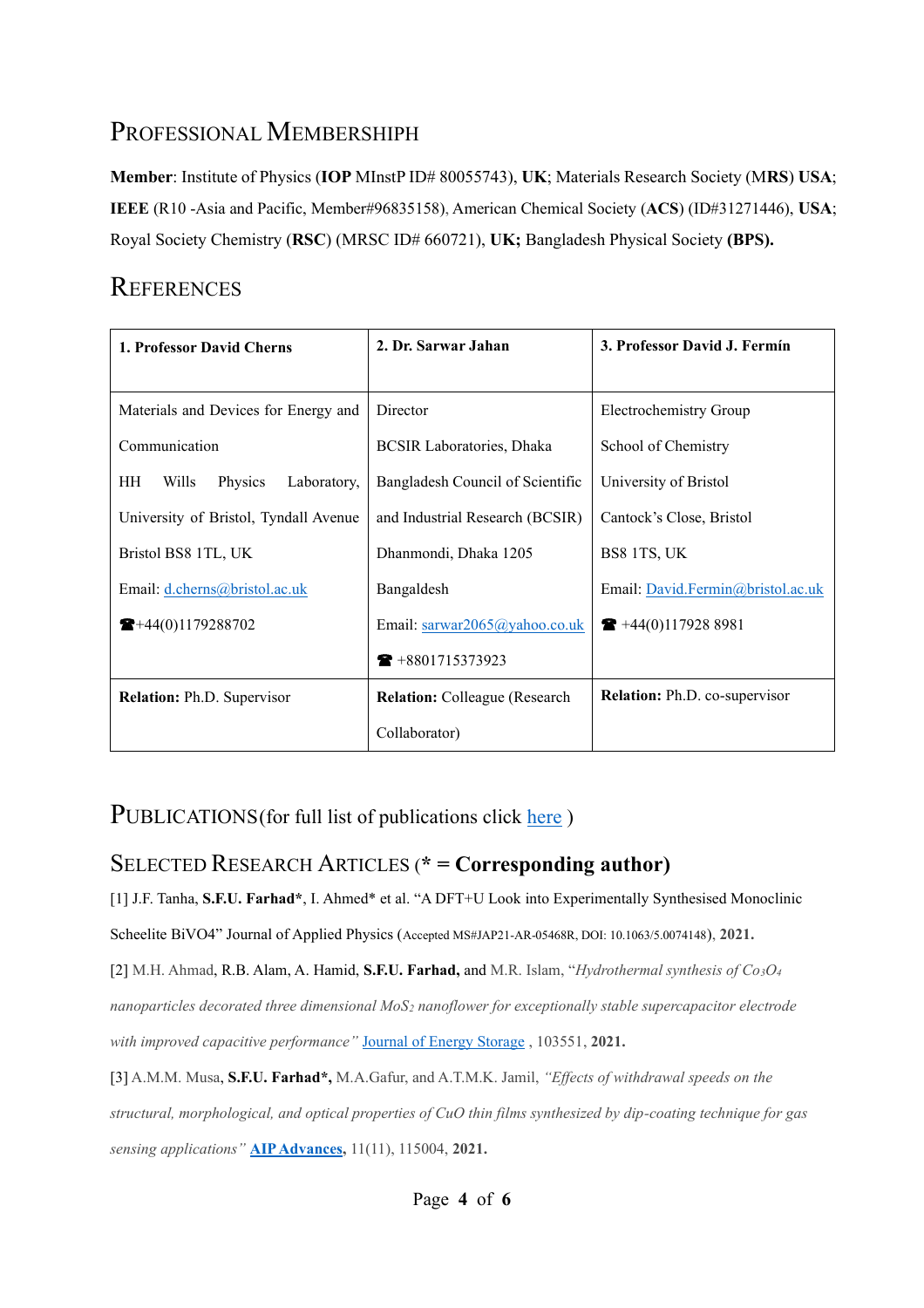[4] M. R. Islam, **S.F.U. Farhad** *et al. "Synthesis, characterization and visible light-responsive photocatalysis properties of Ce doped CuO nanoparticles: A combined experimental and DFT+U study"* [Colloids and Surfaces](https://doi.org/10.1016/j.colsurfa.2021.126386)  [A:](https://doi.org/10.1016/j.colsurfa.2021.126386) Physicochemical and Enginerring Aspects , 126386, **2021**.

[5] B.C. Gosh**, S.F.U. Farhad\*** *et al. "Influence of substrate, process conditions, and post-annealing temperature on the properties of nanocrystalline ZnO thin films grown by the Successive Ionic Layer Adsorption and Reaction Method"* [ACS Omega,](https://pubs.acs.org/doi/10.1021/acsomega.0c04837) 6, 4, 2665–2674, **2021**.

[6] **S.F.U. Farhad\*** , "*The effect of substrate temperature and oxygen partial pressure on the properties of nanocrystalline copper oxide thin films grown by pulsed laser deposition"* Data in Brief, [\(Elsevier\)](https://www.sciencedirect.com/science/article/pii/S2352340920315249), 106644, **2020**.

[7] **S.F.U. Farhad \*** , D. Cherns, J. A. Smith, N. A. Fox, and D. J. Fermín, *"Pulsed laser deposition of single-phase n- and p-type copper oxide thin films with low resistivity"* Materials & Design [\(Elsevier\)](https://doi.org/10.1016/j.matdes.2020.108848), Vol. 193, 108884, **2020**.

[8] N. K. Das, J. Chakrabartty, **S. F. U. Farhad**, A. K. Sen Gupta, E. M. K. Ikball Ahamed, K. S. Rahman, A. Wafi, A. Ammar, M.A. Matin, and N. Amin, "*Effect of Substrate Temperature on the Properties of RF Sputtered CdS Thin Films for Solar Cell Applications*," Result in physics [\(Elsevier\)](https://www.sciencedirect.com/science/article/pii/S2211379720300401#!), Volume 17,103132, **2020**.

[9] **S.F.U. Farhad\*** , Md. A. Hossain, N.I. Tanvir, R. Akter, Md. A. M. Patwary, M. Shahjahan, and M.A. Rahman, *"Structural, Optical, Electrical, and Photoelectrochemical properties of Cuprous Oxide thin films grown by a modified SILAR method"* Mater. Sci. Semicond. Process. [\(Elsevier\)](https://www.sciencedirect.com/science/article/abs/pii/S1369800118317773), 95, 68-75, **2019** .

[10] **S.F.U. Farhad\* ,** N.I.Tanvir, M.S. Bashar, and M. Sultana, *"Synthesis and Characterization of c-Axis Oriented Zinc Oxide Thin films and Its use for the subsequent hydrothermal Growth of Zinc Oxide Nanorods"* MRS Advances [\(Springer\)](https://link.springer.com/article/10.1557%2Fadv.2019.65), 4(16), 921 – 928, **2019**.

[11] Muhammad Rakibul Islam, Mukhlasur Rahman, **S.F.U. Farhad**, and Jiban Podder, *"Structural, optical and photocatalysis properties of sol-gel deposited Al-doped ZnO thin films",* Surfaces and Interfaces [\(Elsevier\)](https://www.sciencedirect.com/science/article/pii/S2468023019300860), 16, 120 - 126, **2019***.*

[12] Syed Farid Uddin Farhad<sup>\*</sup>, Richard F Webster, and David Cherns, "Electron microscopy and diffraction *studies of Pulsed laser deposited cuprous oxide thin films grown at Low Substrate Temperatures"*  Materialia[\(Elsevier\)](https://www.sciencedirect.com/science/article/pii/S2589152918300978), 3, 230 – 238, **2018**.

[13] Aminul I. Talukder, Parvin Sultana, A.F.M. Y. Haider, M. Wahedoszamen, K.M. Abedin, and **S.F.U. Farhad**; *"Power Dependence of Size of Laser Ablated Colloidal Silver Nanoparticles"* The European Physical Journal D [\(Springer\)](https://link.springer.com/article/10.1140/epjd/e2010-00204-7), 60, 295-300, **2010**.

[14] **Syed Farid Uddin Farhad,** Kazi Monowar Abedin, Md. Rafiqul Islam, Aminul Islam Talukdar and A. F. M. Yusuf Haider, *"Determination of Ratio of Unsaturated to total Fatty Acids in Edible Oils by Laser Raman Spectroscopy"* Journal of Applied Sciences [\(Science Alert\)](https://scialert.net/fulltextmobile/?doi=jas.2009.1538.1543), 9(8),1538-1543, **2009***.*